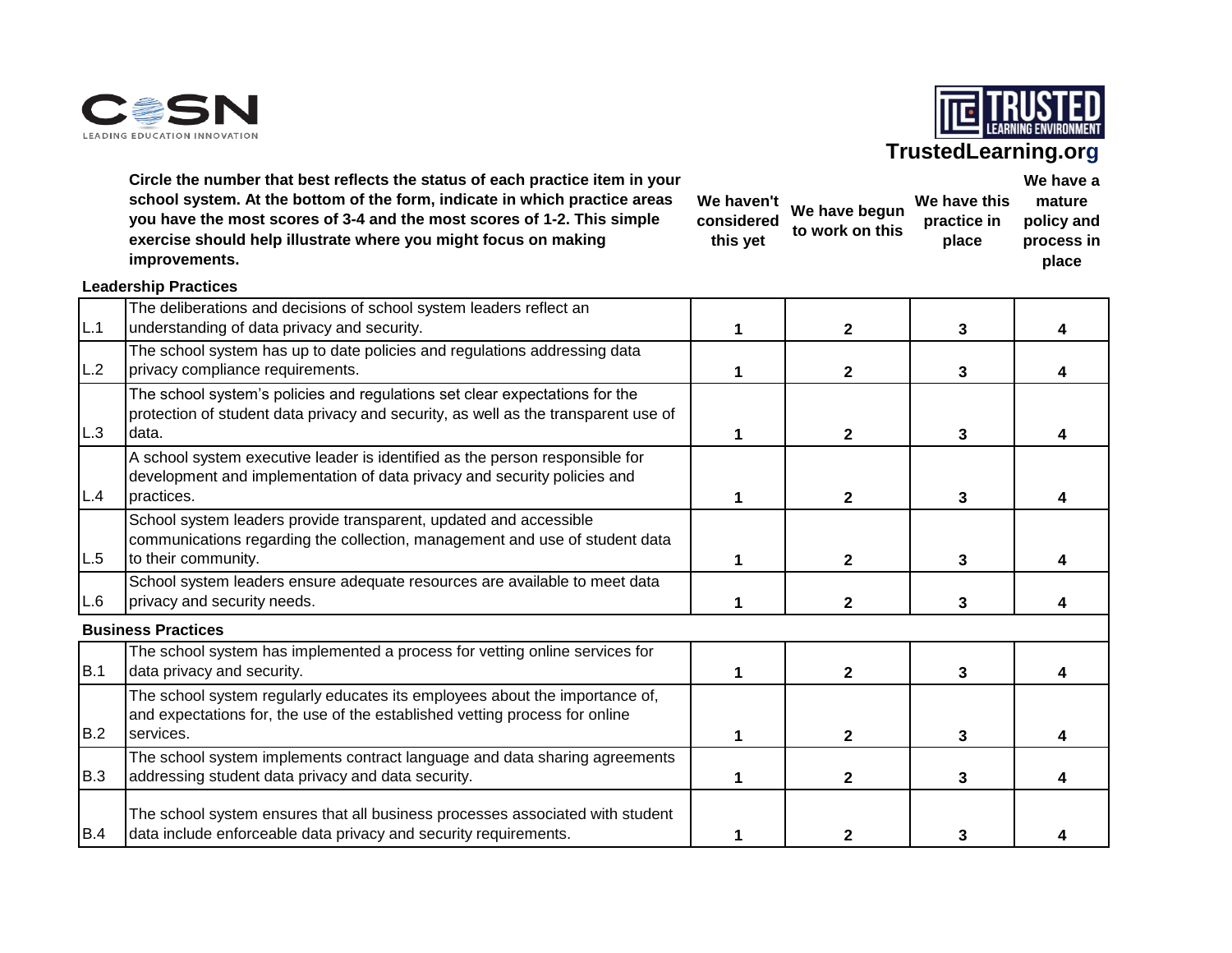



**We have a** 

### **TrustedLearning.org**

**Circle the number that best reflects the status of each practice item in your school system. At the bottom of the form, indicate in which practice areas you have the most scores of 3-4 and the most scores of 1-2. This simple exercise should help illustrate where you might focus on making improvements.**

|                        |                 |                      | .                        |  |
|------------------------|-----------------|----------------------|--------------------------|--|
| We haven't             | We have begun   | We have this         | mature                   |  |
| considered<br>this yet | to work on this | practice in<br>place | policy and<br>process in |  |
|                        |                 |                      | place                    |  |

#### **Data Security Practices**

| S.1 | The school system website includes its data privacy and security policies and<br>practices which are updated as-needed, but at least on an annual basis.                                                                                                |  | 3 |  |
|-----|---------------------------------------------------------------------------------------------------------------------------------------------------------------------------------------------------------------------------------------------------------|--|---|--|
| S.2 | The school system data privacy and security procedures includes information<br>about data retention periods for student records, data transmission technical<br>protocols, data at-rest and methods and controls limiting access to electronic<br>data. |  | 3 |  |
| S.3 | The school system has enforceable policies regarding storage of data on local<br>computers, mobile devices, storage devices and cloud file-sharing and storage<br>services.                                                                             |  |   |  |
| S.4 | The school system utilizes a documented, role-based process when granting<br>access rights to educators, staff, and contractors to data and technology<br>systems.                                                                                      |  |   |  |
| S.5 | The school system has a process in place to communicate data incidents to<br>appropriate stakeholders, in accordance with state law and school system<br>policies.                                                                                      |  | 3 |  |
| S.6 | The school system has a business continuity and disaster recovery plan which is<br>verified and tested on an established, regular basis.                                                                                                                |  | 3 |  |
| S.7 | The school system performs an audit of data privacy and security practices on an<br>established, regular basis.                                                                                                                                         |  |   |  |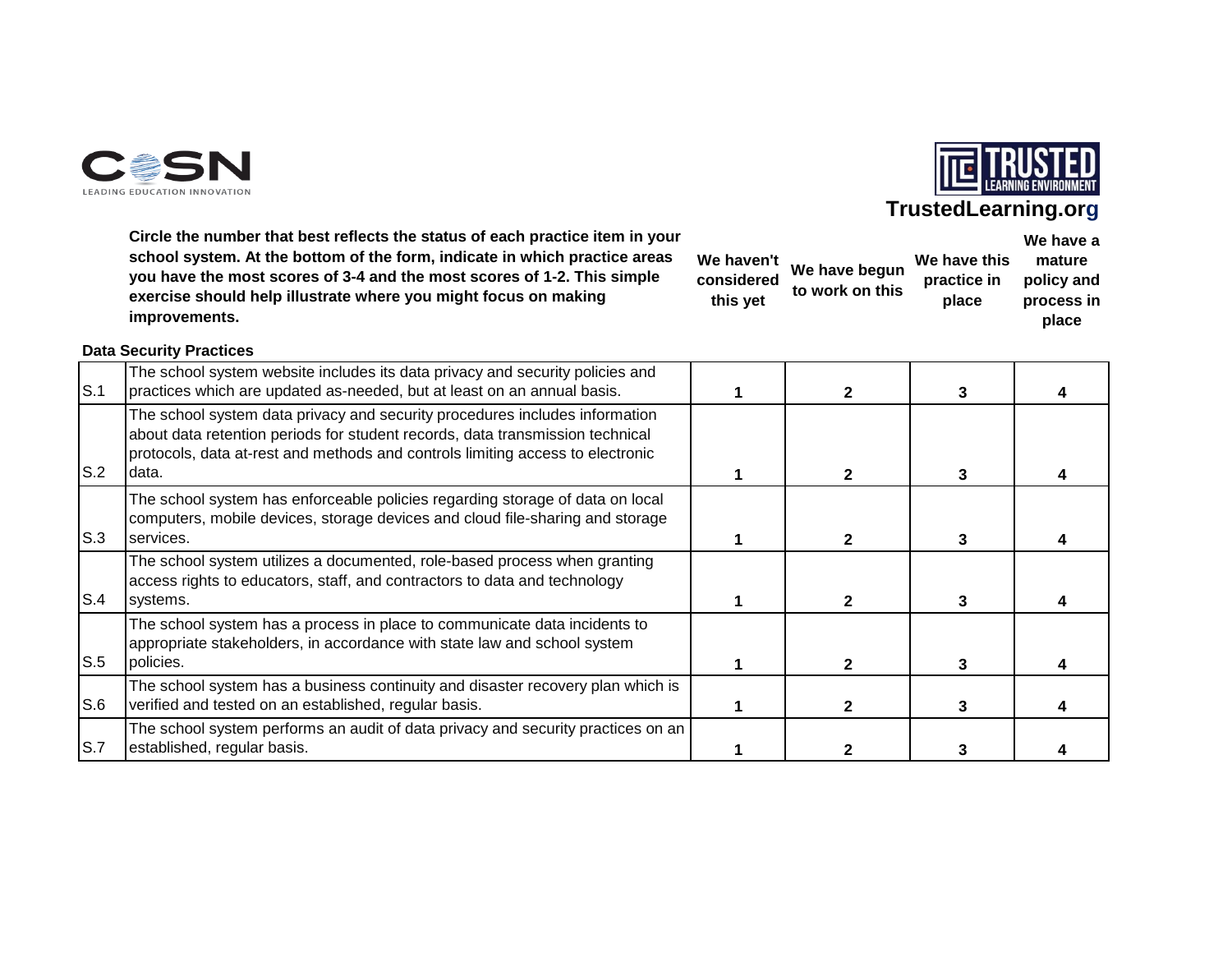



**We have a** 

# **TrustedLearning.org**

**Circle the number that best reflects the status of each practice item in your school system. At the bottom of the form, indicate in which practice areas you have the most scores of 3-4 and the most scores of 1-2. This simple exercise should help illustrate where you might focus on making improvements.**

| considered<br>this yet | We haven't We have begun<br>to work on this | We have this<br>practice in<br>place | mature<br>policy and<br>process in |
|------------------------|---------------------------------------------|--------------------------------------|------------------------------------|
|                        |                                             |                                      | place                              |

### **Professional Development Practices**

| P.1 | Privacy and security of student data is embedded into training and professional<br>development in all areas of school operations and academics.                                                        |  |   |  |
|-----|--------------------------------------------------------------------------------------------------------------------------------------------------------------------------------------------------------|--|---|--|
| P.2 | The school system provides employees with up-to-date, easily accessible<br>resources and documented processes, including exemplars and templates that<br>facilitate student data privacy and security. |  |   |  |
| P.3 | Parents are offered appropriate awareness training and resources about student<br>data privacy and security.                                                                                           |  |   |  |
| P.4 | All staff members participate in annual student data privacy training related to<br>applicable federal and/or state laws.                                                                              |  |   |  |
|     | <b>Classroom Practices</b>                                                                                                                                                                             |  |   |  |
| C.1 | Teachers implement a curriculum to promote student information literacy, digital<br>citizenship and Internet safety.                                                                                   |  |   |  |
| C.2 | Teachers are aware of and regularly use the school system's established process<br>for vetting and procuring online services.                                                                          |  |   |  |
| C.3 | Teachers model appropriate use and protection of student data for their students.                                                                                                                      |  | 3 |  |
| C.4 | Teacher communications to parents include clear information about the<br>collection, use and protection of student data.                                                                               |  |   |  |